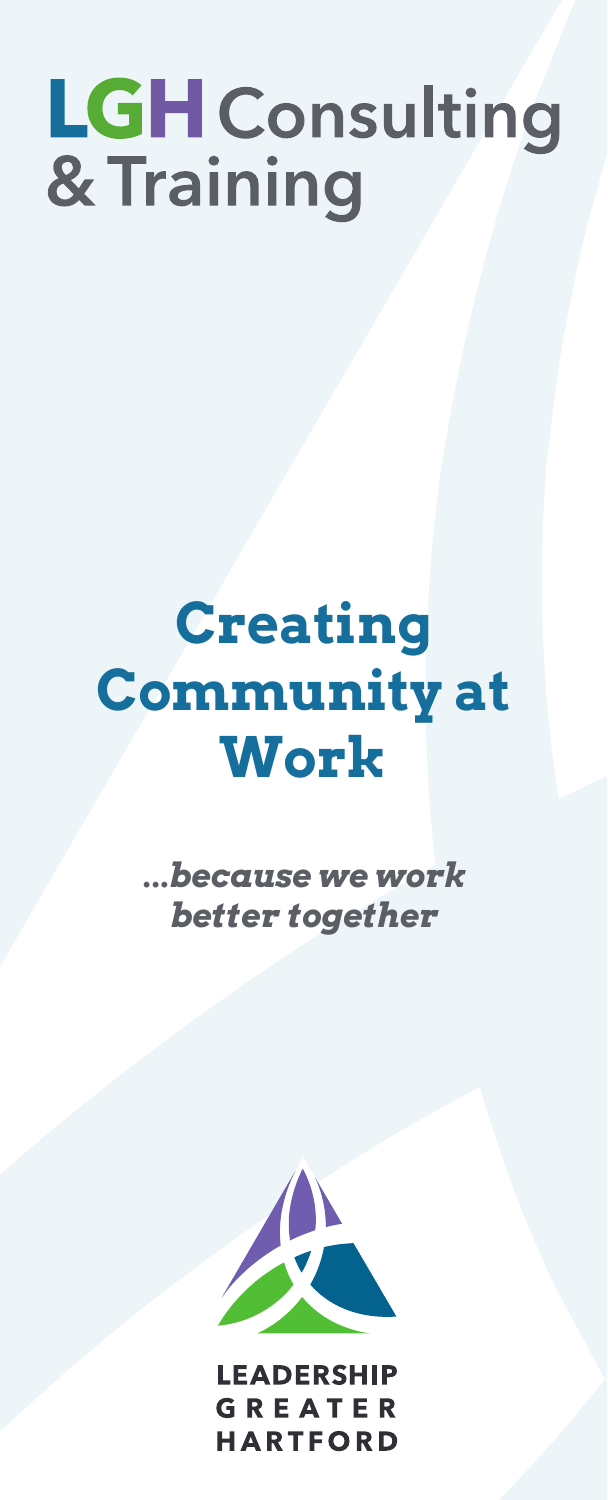## **IS YOUR ORGANIZATION STRUGGLING WITH THESE ISSUES?**

- Cooperation between your employees could be more effective
- Office politics are limiting the results of group decision-making
- Communication problems are getting in the way of desired outcomes
- Resistance to change is impeding growth in an evolving world

We help you address these challenges through customized services that facilitate:

- **Leadership Development**
- Employee Engagement
- Team-building and Collaboration
- Strategic Planning
- Conflict Resolution
- Organizational Effectiveness
- Executive Performance

*"The LGH team understands that leadership is all about people. They take the time to understand individual perspectives so they can provide thoughtful and meaningful insights. For us, they have become important and authentic teammates, not just consultants and trainers."*

**Kent Schwendy,** President & CEO, CIL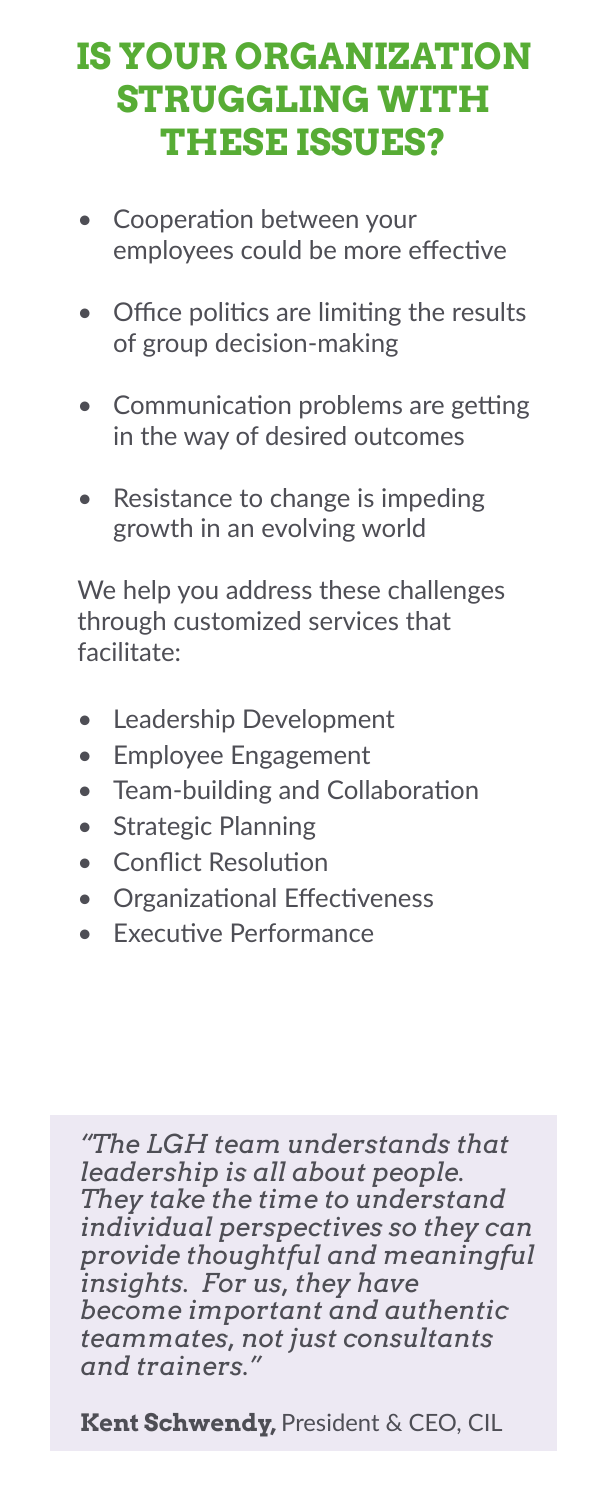# **CONSULTING SERVICES**

**Facilitation** — Sometimes your organization may need help exploring complex issues and ensuring that all voices are heard. We've helped groups like school districts and municipalities build consensus.

**Organizational Effectiveness** — Help your leadership team gain a more complete understanding of what is working and what needs to change. A state agency needed help bringing together the disparate parts of their organization. We helped them increase engagement and develop a more collaborative culture.

**Strategic Planning** - When the board of directors of a hospital in Greater Hartford decided it was time to step back, envision the future and map out strategies to get there, they benefited from our collaborative approach and expertise. We know how to ensure that all stakeholders are involved in the process and committed to the outcomes.

**Coaching** — Whether one-on-one or in group settings, a trusted partnership between our coaches and your key personnel sets the stage for personal growth and sustained organizational success.

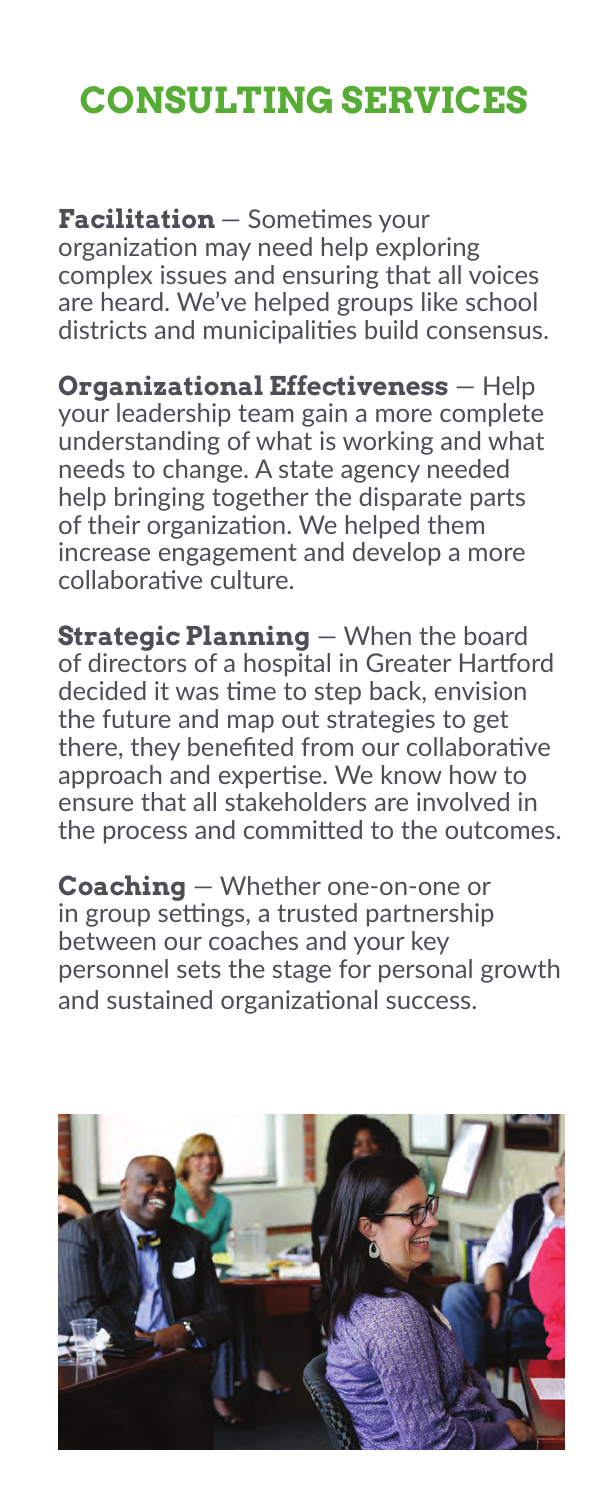## **SPECIAL PROGRAMS**

#### **Wake Up! Leadership Breakfast**

Stretch your thinking by exploring relevant topics in the workplace in a new, experiential way. These two-hour high-impact, thought-provoking breakfast workshops for executives and professionals will include interesting presentations, invite collaborative thought and provide an opportunity to network.

#### **Leadership By The Bite**

Nourish your team with these 60 - 90 minute workshops. Choose from a variety of topics that can be delivered at your location, like the Change Leadership workshop a large nonprofit used to introduce their staff to new approaches to problem solving.

#### **Leadership Challenge**

Form crucial building blocks for leadership development within your organization. Executives from corporate and nonprofit organizations, as well as owners of small businesses, have explored The Five Practices of Exemplary Leadership® and the powerful impact these practices can have on personal leadership effectiveness.

#### **Enneagram**

Unlock a more complete and actionable understanding of the different personalities and behaviors that influence the collective success of any group. The senior executive team at a local college participated in an Enneagram training and enhanced their teamwork!

#### **Hartford Encounters**

Energize your teams, leadership groups, or recruitment efforts with these customized guided tours that highlight what's important to your organization's role in the community. Fortune 500 companies have successfully recruited new hires by inspiring their summer interns about the Greater Hartford area.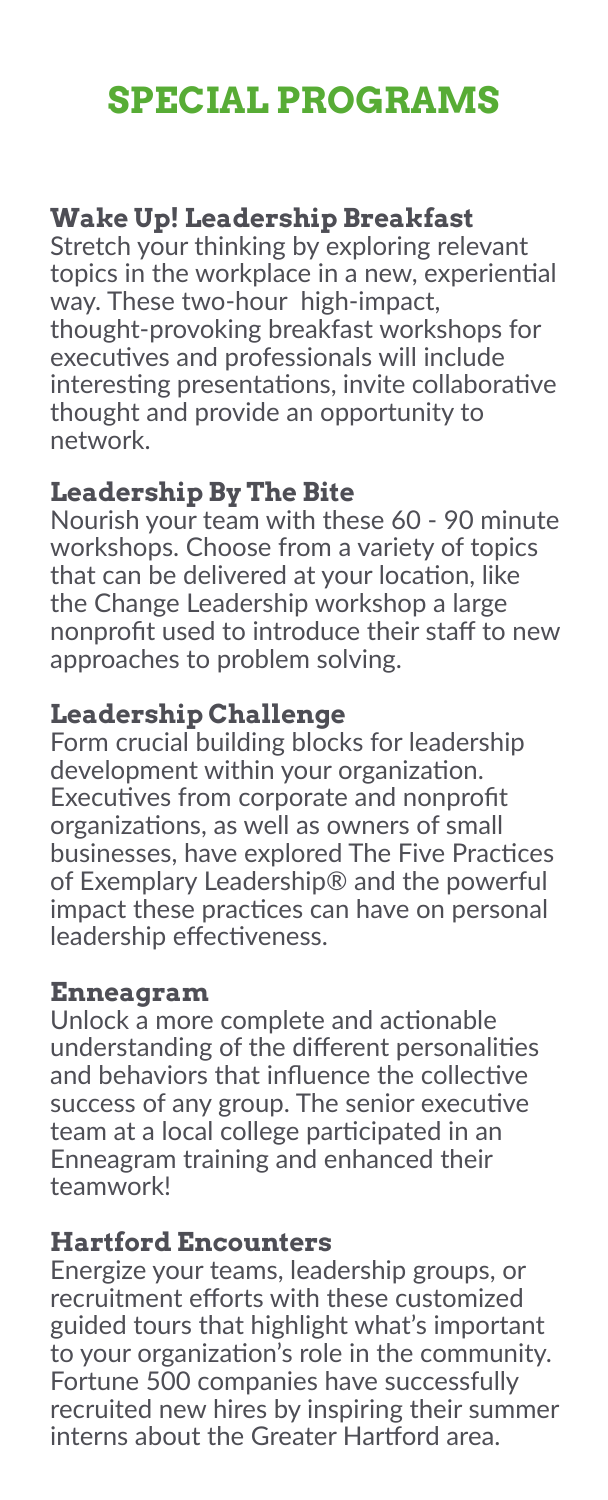### **ABOUT**

# **LGH** Consulting & Training

More than 200 diverse organizations, including government, school districts, nonprofits, small businesses and Fortune 500 companies, have brought the proven methodologies of our consulting and training approach to thousands of their employees.

Finding ways for groups to be more effective working together to overcome shared challenges has been central to our mission and expertise for decades.

Based on our belief that all individuals have leadership potential, we inspire extraordinary results from ordinary people by doing what we do best - creating community at work.

By recognizing that self-awareness is the first step to creating collaborative and inclusive workplaces, we help you capitalize on the diverse talents of your staff. We then help you apply that knowledge to create engaged and empowered teams.